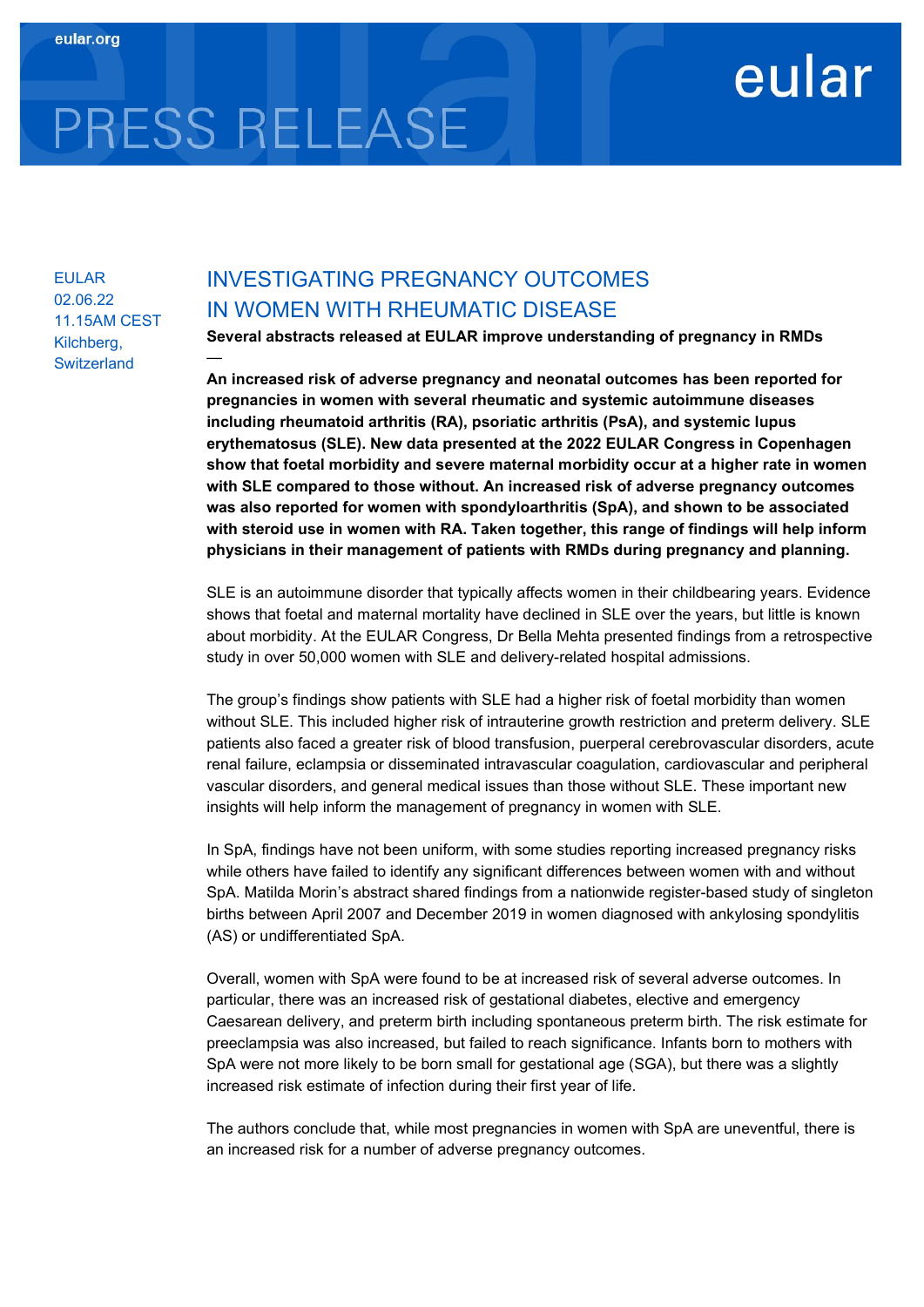The impact of RA and its treatment on pregnancy was also presented, in an abstract from Sabrina Hamroun and colleagues. A favourable pregnancy outcome was found in 56.5% of the 92 women in the cohort.

The most common unfavourable outcomes were premature birth and SGA, observed in 16.9% and 20.5%, respectively. The group also ran a multivariate model, which found an association between unfavourable pregnancy outcomes and first-time deliveries, age, and exposure to corticosteroids during pregnancy.

The issue of medication use during pregnancy was also covered by Dr Dina Zucchi and colleagues, in their work on adherence to medication during pregnancy in women with systemic autoimmune disease. Overall, pregnant patients had good adherence to prescribed medication – although 25% did not take therapies adequately despite close monitored in a dedicated clinic for high-risk pregnancies and having received adequate pregnancy counselling. The findings suggest that anxiety may be a key determinant of low adherence, both in pregnant and nonpregnant women.

#### Source

Mehta B, et al. The management of pregnancy in autoimmune rheumatic diseases: analysis of 758 pregnancies. Presented at EULAR 2022; abstract OP0124.

Morin M, et al. Are women with spondyloarthritis at increased risk of adverse maternal and infant outcomes? – A Swedish cohort study. Presented at EULAR 2022; abstract OP0126.

Hamroun S, et al. Unfavorable pregnancy outcome is significantly associated with corticosteroid exposure during pregnancy in women with rheumatoid arthritis. Presented at EULAR 2022; abstract OP0127.

Zucchi D, et al. Adherence to medications during pregnancy in systemic autoimmune disease. Presented at EULAR 2022; abstract OP0128.

#### About EULAR

EULAR – the European Alliance of Associations for Rheumatology – is the European umbrella organisation representing scientific societies, health professional associations and organisations for people with rheumatic and musculoskeletal diseases (RMDs). EULAR aims to reduce the burden of RMDs on individuals and society and to improve the treatment, prevention and rehabilitation of RMDs. To this end, EULAR fosters excellence in education and research in the field of rheumatology. It promotes the translation of research advances into daily care and fights for the recognition of the needs of people with RMDs by the EU institutions through advocacy action.

#### About the EULAR European Congress of Rheumatology

Since its introduction in 2000, the annual EULAR European Congress of Rheumatology has become the primary platform for exchange of scientific and clinical information in Europe. It is also a renowned forum for interaction between medical doctors, scientists, people with arthritis/rheumatism, health professionals and representatives of the pharmaceutical industry worldwide. The EULAR congress is usually held in June in one of the major cities in Europe.